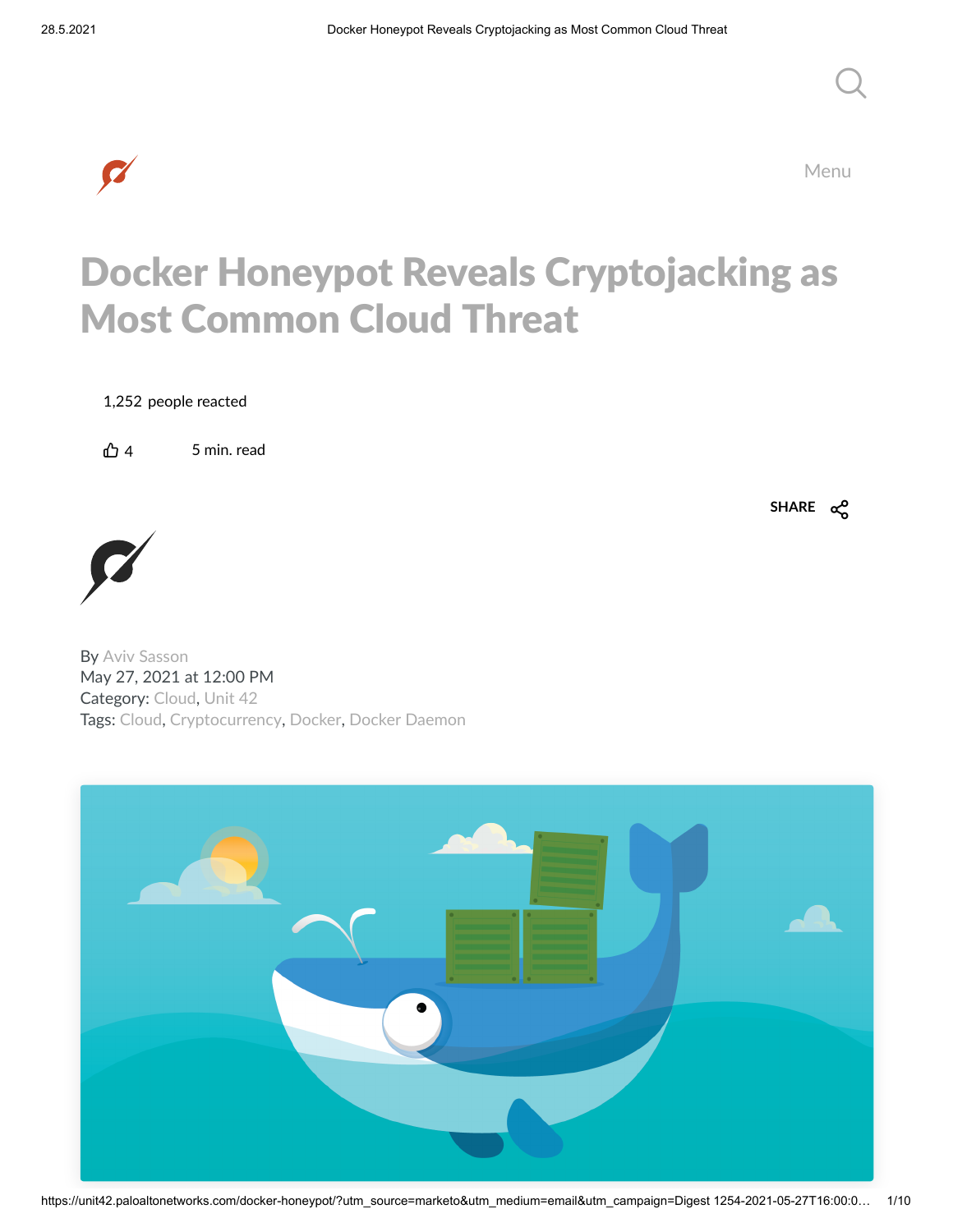This post is also available in:  $\exists$  本語 [\(Japanese\)](https://unit42.paloaltonetworks.jp/docker-honeypot/)

## **Executive Summary**

As part of our ongoing mission to assess and monitor cloud-related threats, we've deployed several types of honeypots and monitor them periodically. In this research, we will focus on a honeypot that mimics a misconfigured Docker daemon and explore the data obtained between March and April 2021, including 33 different kinds of attacks with a total of 850 attacks. More than 75% were cryptojacking attacks, and [Kinsing](https://unit42.paloaltonetworks.com/cve-2020-25213/) was the most common malware with a total of 360 attacks. We will provide insights on how frequently the instance was attacked and detail the payloads. Some malicious images were involved in those activities, so we contacted the Docker security team to disclose them. The team responded quickly to remove the images from Docker Hub.

Misconfigured Docker daemons comprise a well-known security issue. Misconfigured daemons allow remote attackers to gain full control over a Docker instance and perform operations, such as deploying new containers and even escalating to the host. In the past, we found out there were 1,400 vulnerable Docker instances over the web and identified numerous [cryptojacking](https://unit42.paloaltonetworks.com/attackers-tactics-and-techniques-in-unsecured-docker-daemons-revealed/) malware that propagates using this security issue, such as [Cetus,](https://unit42.paloaltonetworks.com/cetus-cryptojacking-worm/) [Pro-Ocean](https://unit42.paloaltonetworks.com/pro-ocean-rocke-groups-new-cryptojacking-malware/), [Graboid](https://unit42.paloaltonetworks.com/graboid-first-ever-cryptojacking-worm-found-in-images-on-docker-hub/) and [Black-T.](https://unit42.paloaltonetworks.com/black-t-cryptojacking-variant/)

Palo Alto Networks customers running [Prisma](https://www.paloaltonetworks.com/prisma/cloud) Cloud are protected from the malware mentioned above through Prisma Cloud [Compute](https://www.paloaltonetworks.com/resources/datasheets/prisma-cloud-compute-edition) host compliance protection, which alerts on insufficient Docker daemon configuration, and via the Runtime Protection feature.

## **The Misconfiguration**

Docker daemon exposes a restful API that allows users to interact with the daemon, which on default listens on a Unix socket. If remote access is required, the daemon can be configured to listen on a TCP socket. The issue is that there is no authentication or authorization mechanism by default when using a TCP socket. Anyone with access to the daemon can gain full privileges.

# The Findings

Within a period of 50 days, we witnessed 33 different types of attacks out of a total of 850 attacks, which means the honeypot was attacked approximately every 90 minutes.

The attacks were frequent and made by many different threat actors. Attackers seem to acknowledge this and, in response, design their malware to identify rival counterparts and stop them, so that they will be the only malware in the system.

The majority of attacks were for cryptojacking purposes. Some of them only included a simple miner and some included sophisticated functionalities:

Hiding miner activity.  $\bullet$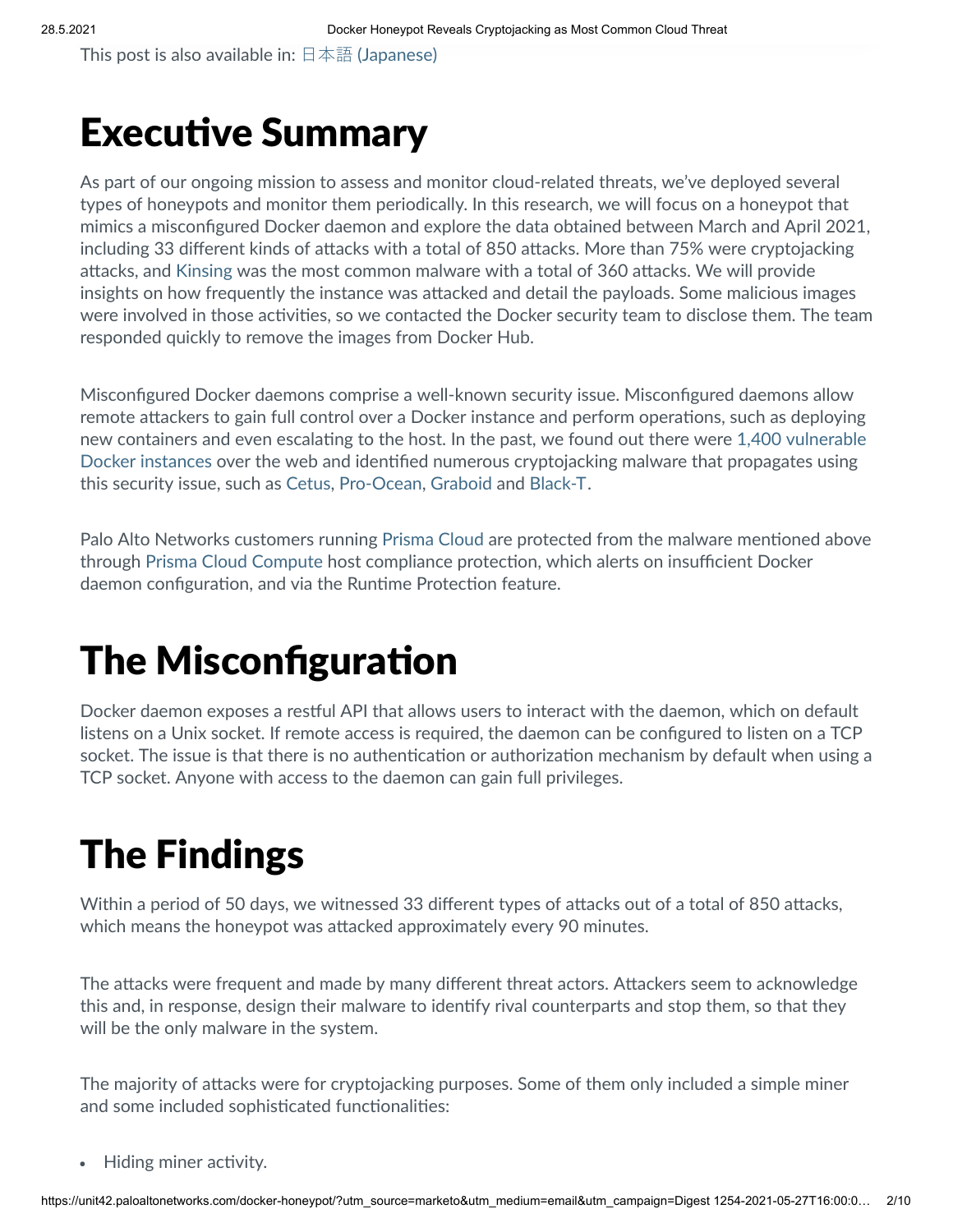- Stopping rival malware.  $\bullet$
- Propagating to other machines.  $\bullet$
- Gathering information.  $\bullet$
- Establishing a command and control (C2) communication.  $\bullet$

Other attacks were only for gathering information and sending it to a remote server or deploying tools, such as a distributed denial-of-service (DDoS) agent or a botnet agent.



 $Figure 1.$  *Attacks payloads.* 

Some attacks were more prevalent than others and, as seen in the chart below, [Kinsing](https://unit42.paloaltonetworks.com/cve-2020-25213/) was the most common malware with a total of 360 attacks.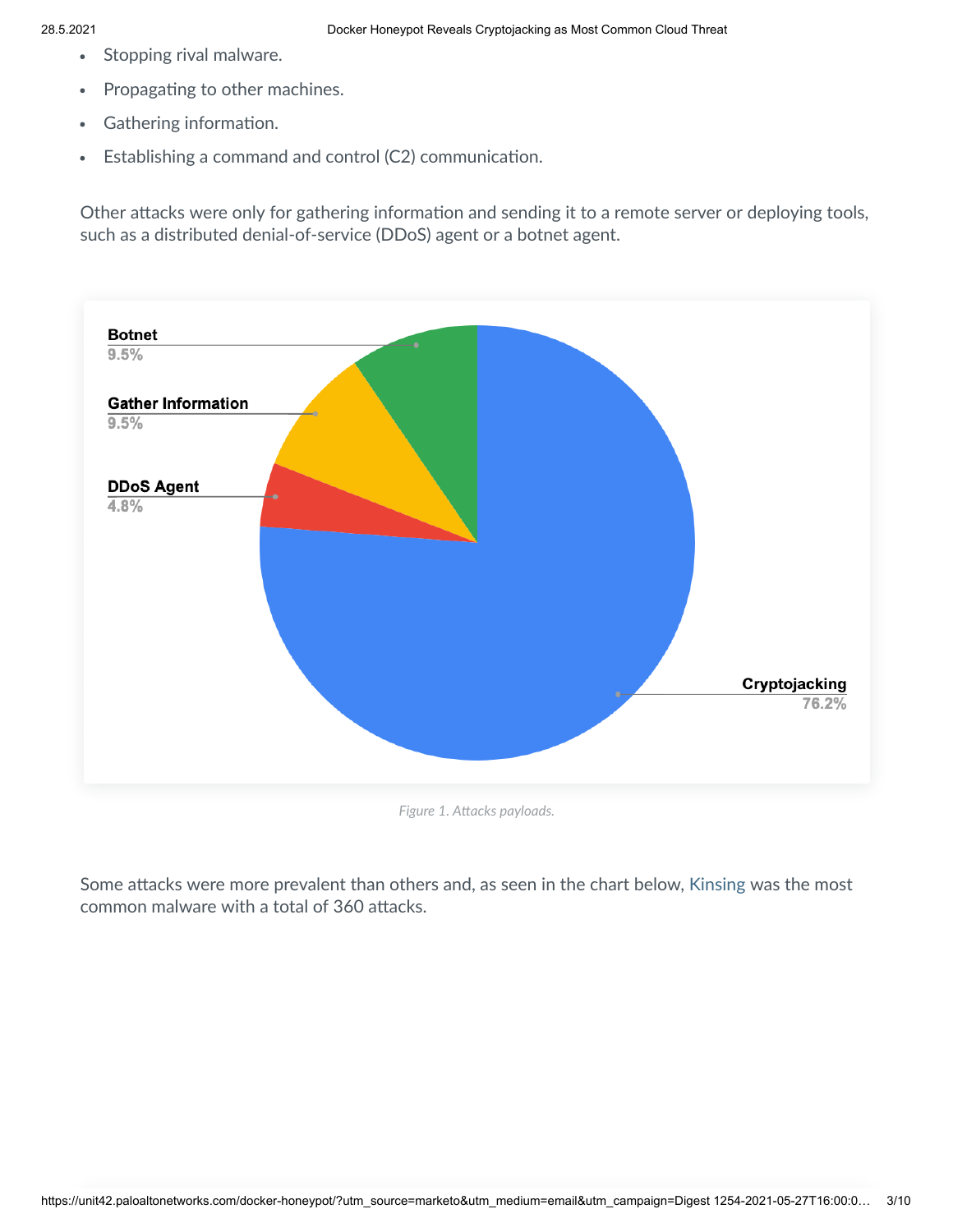

*Figure* 2. *Top five common attacks.* 

Another interesting point is that from the five most common attacks, TeamTNT is in charge of three -[Cetus](https://unit42.paloaltonetworks.com/cetus-cryptojacking-worm/), TeamTNT Botnet1 and TeamTNT Botnet2.

| clear<br>echo $-e$ " "                                              |                                                                                               |
|---------------------------------------------------------------------|-----------------------------------------------------------------------------------------------|
| $-e^{-u}$<br>echo<br>$-e^{-u}$<br>echo<br>$-e^{-u}$<br>echo         | \033 [0m"<br>\e[1;34;49m<br>\033 [0m"<br>\e[1;34;49m\<br>\033[0m"<br>\e[1;34;49m              |
| $-e^{-u}$<br>echo<br>echo $-e$ "<br>$echo -e$ "                     | \033[0m"<br>\e[1;34;49m<br>\033 [0m"<br>e[1;34;49m\<br>\033[0m"<br>e[1;34;49m\<br>$\lambda$ / |
| echo $-e$ " "<br>$echo -e$ "<br>echo $-e$ " "                       |                                                                                               |
| $echo -e$ "<br>$\mathbf{u}$ and<br>echo<br>$\mathbf{u}$ and<br>echo | Now you get, what i want to give --- '''<br>\033 [0m"<br>\e[1;34;49m                          |
|                                                                     |                                                                                               |

*Figure* 3. *TeamTNT Botnet2 greeting*.

The botnets are two different new variants with an end goal of deploying a botnet and a malicious cryptominer. They use TeamTNT's common techniques, such as stealing AWS credentials and deploying [ziggy](https://github.com/isdrupter/ziggystartux) (IRC agent).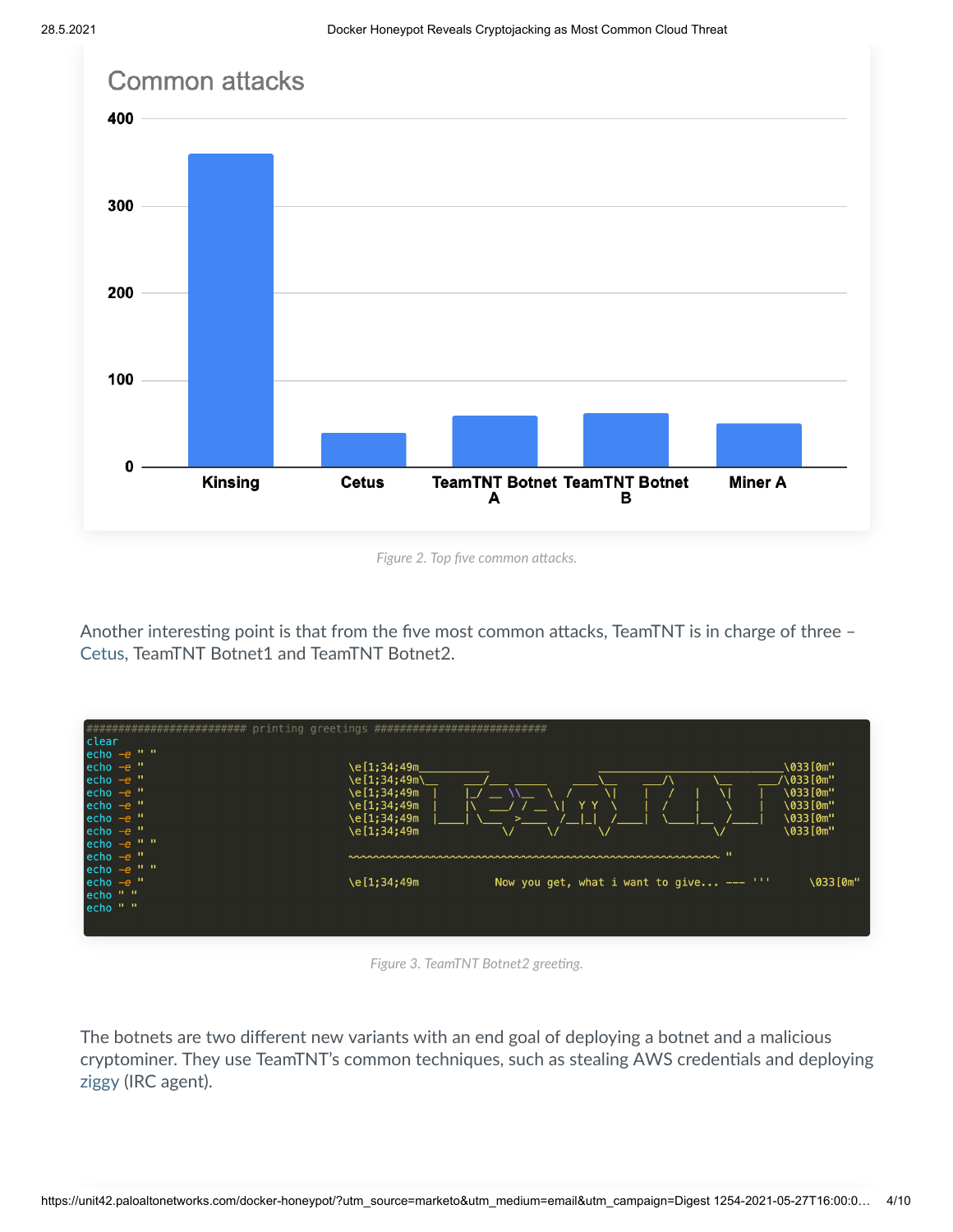28.5.2021 Docker Honeypot Reveals Cryptojacking as Most Common Cloud Threat

| echo 'Account ID: '\$ACCOUNT ID > $\mathcal{L}$ /tmp/.stolen.from.teamtnt        |
|----------------------------------------------------------------------------------|
| echo 'def region: '\$DEFAULT_REGION >> /tmp/.stolen.from.teamtnt                 |
| echo 'Axx Profil: '\$AXX_PROFIL >> /tmp/.stolen.from.teamtnt                     |
| echo '' $\gg$ /tmp/.stolen.from.teamtnt; echo '' $\gg$ /tmp/.stolen.from.teamtnt |
| echo 'root aws files: '\$ROOTAWSFILES >> /tmp/.stolen.from.teamtnt               |
| echo '' >> /tmp/.stolen.from.teamtnt                                             |
| echo 'user aws files: '\$USERAWSFILES >> /tmp/.stolen.from.teamtnt               |
| echo '' $\gg$ /tmp/.stolen.from.teamtnt; echo '' $\gg$ /tmp/.stolen.from.teamtnt |
| echo 'AccessKeyId: '\$ACCESSKEYID >> /tmp/.stolen.from.teamtnt                   |
| echo 'SecretAccessKey: '\$SECRET_AKEY >> /tmp/.stolen.from.teamtnt               |
| echo 'Token: '\$SECUR_TOKEN >> /tmp/.stolen.from.teamtnt                         |
| echo '' >> /tmp/.stolen.from.teamtnt ; echo '' >> /tmp/.stolen.from.teamtnt      |
| echo 'AWS Container: '\$AWS_CONTAINER >> /tmp/.stolen.from.teamtnt               |
| echo '' $\gg$ /tmp/.stolen.from.teamtnt; echo '' $\gg$ /tmp/.stolen.from.teamtnt |

*Figure 4. Stealing AWS secrets.*

One of the variants also has capabilities that allow it to propagate through misconfigured Docker instances. It scans the internet for misconfigured Docker instances and, once it finds one, it sends the vulnerable IP to a C2 server and propagates by executing a malicious image on the vulnerable instance.



*Figure* 5. Propagation mechanism.

Unit 42 exposes [TeamTNT's](https://unit42.paloaltonetworks.com/black-t-cryptojacking-variant/) malicious activities time after time. We monitor their activity and find new and complex malware they create every few months.

We called the last common attack "Miner A" since we could not determine its operators. It's a simple [XMRig](https://github.com/xmrig/xmrig) miner that mines Monero.

## Conclusion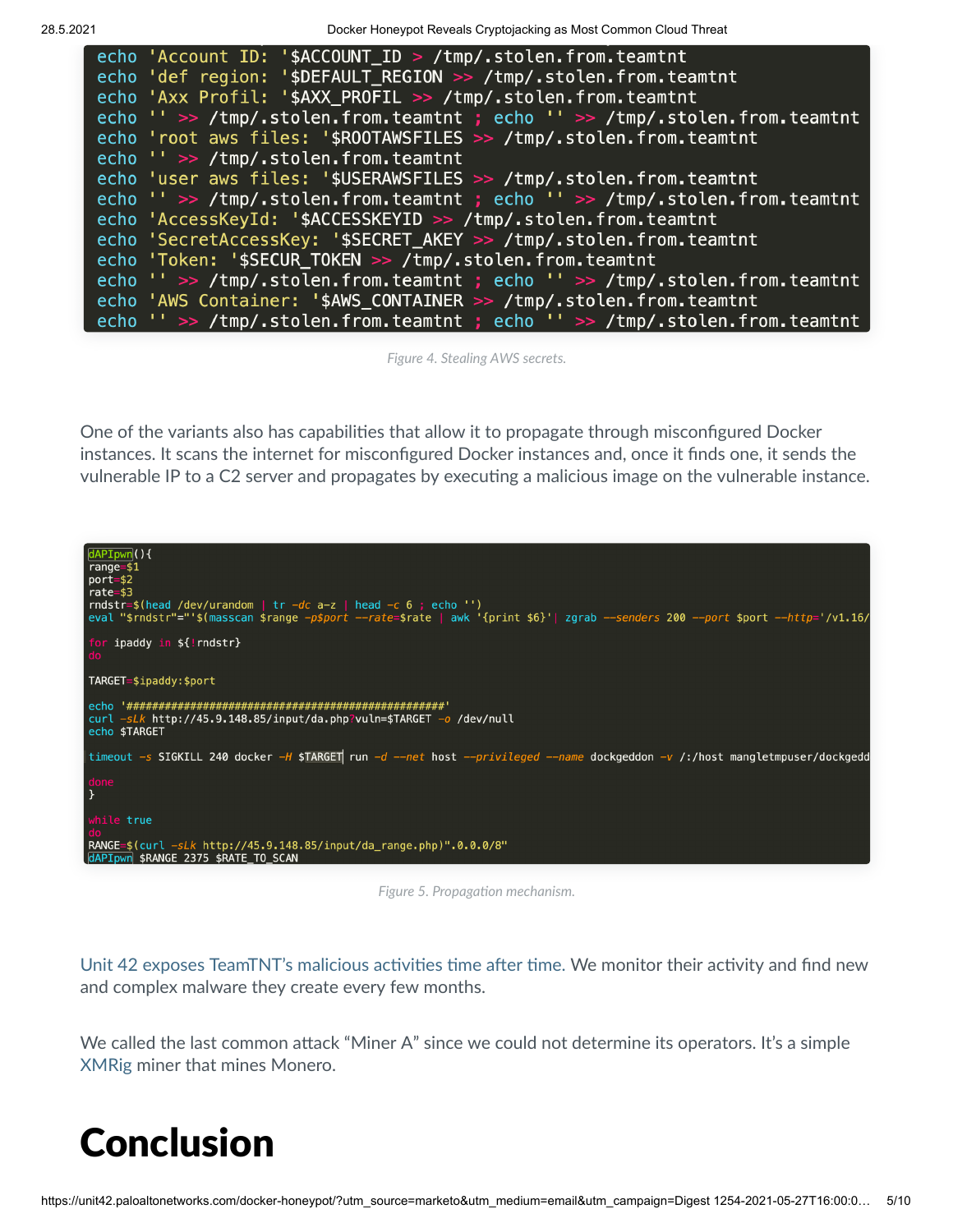#### 28.5.2021 Docker Honeypot Reveals Cryptojacking as Most Common Cloud Threat

Misconfigured Docker daemons are a well-known security issue that have been around for years, and attackers continue to take advantage. When comparing the results of our honeypot a year ago to our most recent exercise in March - April 2021, we can determine that malware that targets the cloud is getting more prevalent as attackers understand the potential of the cloud environment.

Palo Alto Networks customers running [Prisma](https://www.paloaltonetworks.com/prisma/cloud) Cloud are protected from the malware mentioned above through Prisma Cloud [Compute](https://www.paloaltonetworks.com/resources/datasheets/prisma-cloud-compute-edition) host compliance protection, which alerts on insufficient Docker daemon configuration, and via the Runtime Protection feature.

| Category $\downarrow \uparrow \top$ | Type          | $\mathbb{L}^{\uparrow}$ Severity $\downarrow$ Description |                                                |
|-------------------------------------|---------------|-----------------------------------------------------------|------------------------------------------------|
| Docker                              | daemon config | $\bullet$ critical                                        | Configure TLS authentication for Docker daemon |

*Figure 6. Prisma Cloud host alert.*

# Indicators of Compromise

Find below the IOCs of the new malware we detected in this research.

## Container Images

We contacted the Docker security team to disclose the images and they responded quickly and removed the images from Docker Hub.

Image Name

mangletmpuser/dockgeddon

0xe910d9fb6c/docker-network-bridge-ipv6

*Table 1. Malicious images.*

### Domains/IPs

45.9.148.85 88.218.17.151 85.214.149.236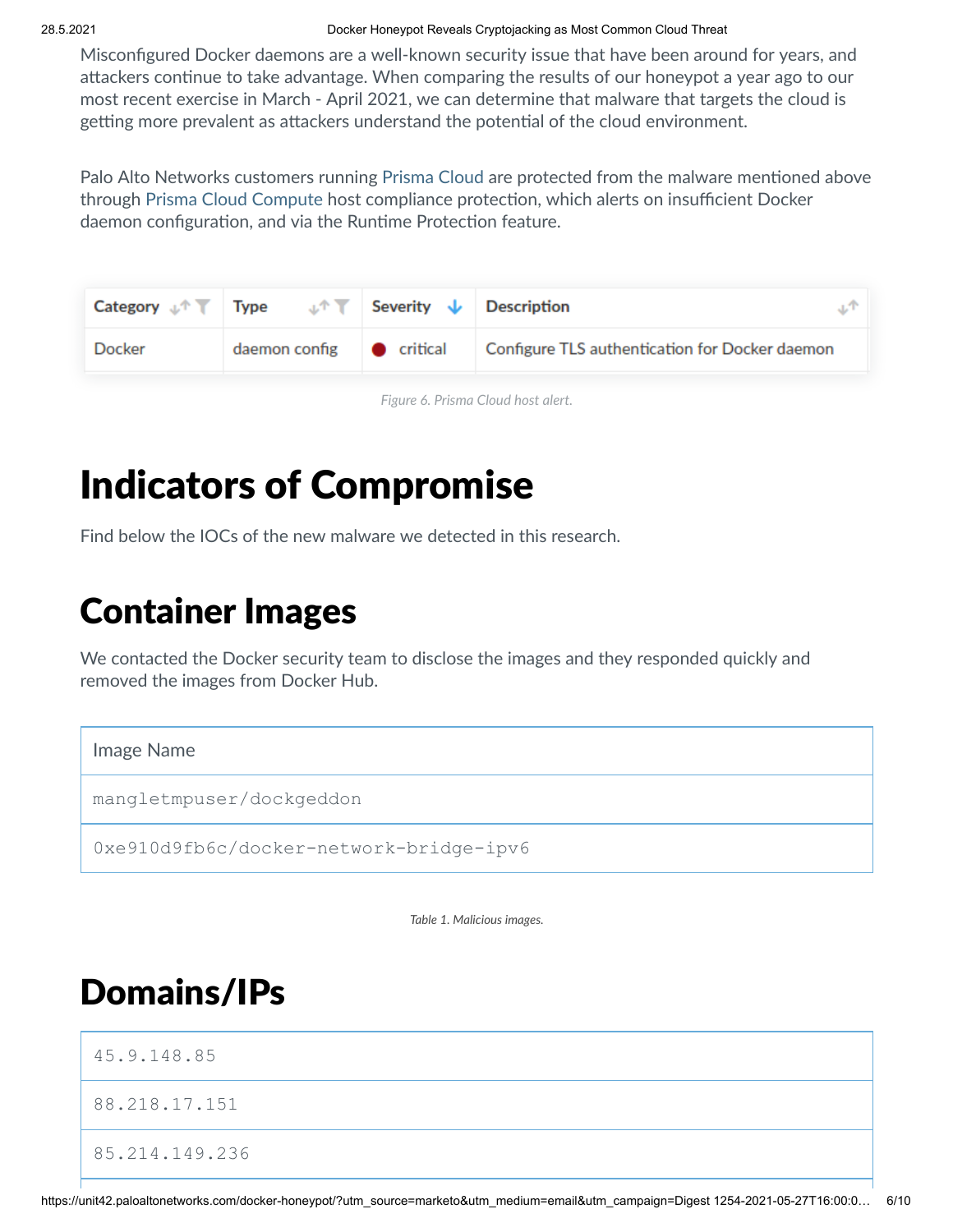| 34.66.229.152         |
|-----------------------|
| 209.141.40.190        |
| 45.81.235.31          |
| 185.239.239.32        |
| 156.96.150.253        |
| oracle.zzhreceive.top |

*Table 2. Malicious domains/IPs.*

## Files

| File Name          | <b>Sha256</b>                                                        | Description                       |
|--------------------|----------------------------------------------------------------------|-----------------------------------|
| NM                 | 1a0a3b52ff90fdd37d3036ec624e1dea2e78d6<br>509c743ba2b5b815ece2e902d7 | Campaign A - Miner                |
| NM.sh              | 1b52560f4705b9cbeb95526a9736b1f1b48630<br>270a7e1f308bf9b83e2b8d93ae | Campaign A -<br>Deployment script |
| autom.s<br>h       | a0ca0dbaa0694fd7d837005d6221adf18d88bd<br>0598cc7de807c2ccd14e6b579d | Campaign B -<br>Deployment script |
| trace              | 6f2825856a5ae87face1c68ccb7f56f726073b<br>8639a0897de77da25c8ecbeb19 | Campaign B - Miner                |
| log rot<br>ate.bin | 3663d7640cdb63d2f0806fe6d382dafa7f453c<br>98bda518492efddd29c3cc0cb9 | Campaign B -<br>Deployment script |
| luk-cpu            | d54157bb703b360bb911363d9bb483a2ee00ee<br>619d566d033a8c316f06cf26cc | Campaign B - Miner                |
| kinsing            | 6e25ad03103a1a972b78c642bac09060fa79c4<br>60011dc5748cbb433cc459938b | Kinsing - Malware                 |
| d.sh               | 981bea9cf9fbeda11088fcb9553ef5b27d09ef<br>0fda3cbf3e7dd275b32c042976 | Kinsing - Deployment<br>script    |
| DDoS.pl            | da3bc510087dbc49782dd9532de5c0a8213de0<br>77d943847969c9f8a83de5f181 | Campaign C - DDos<br>script       |